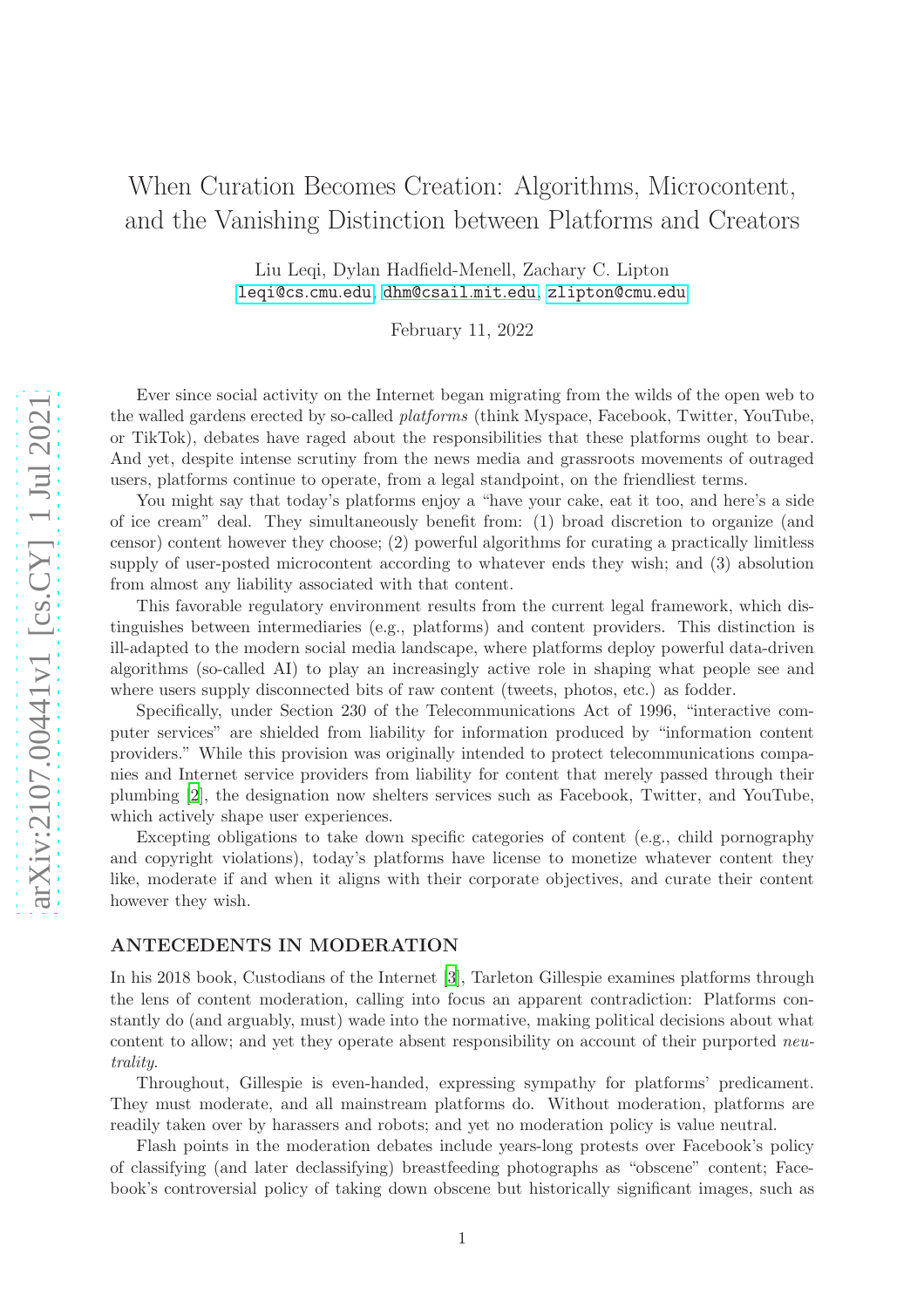the Pulitzer Prize-winning "Napalm Girl" photograph notable for its role in bending public opinion on the Vietnam War; and, following the January 6 Capitol Hill riots, the wave of account suspensions that swept across Twitter, Facebook, Amazon, and even Pinterest.

In all of these cases, platforms faced consequences in the marketplace, as well as brandmanagement challenges. From a legal standpoint, however, their autonomy has seldom been challenged.

In the end, Gillespie provokes his readers to reconsider whether platforms should be entrusted with decisions that are inevitably political and affect all of us. Analyzing platforms through the lens of moderation raises fundamental questions about the sufficiency of current regulations. The moderation lens, however, seldom forces us to question the very validity of the intermediarycreator distinction.

## WHAT IS CONTENT CREATION, ANYWAY?

This article argues that major changes in both the technology used to curate content and the nature of user content itself are rapidly eroding the boundary between intermediaries and creators.

First, breakthroughs in machine-learning algorithms and systems for intelligently assembling the underlying content into curated experiences have given companies the power to determine with unprecedented control not only what *can be seen*, but also what *will actually be seen* by users in service of whatever metric a company believes serves its business objectives.

Second, unlike traditional bulletin board sites for sharing links to entire articles, or blogging platforms for sharing article-length musings, modern social media giants such as Facebook and Twitter traffic primarily (and increasingly) in microcontent—isolated snippets of text and photographs floating *a la carte* through their ecosystems.

Third, the largest platforms operate on such an enormous scale that their content contains nearly any assertion of fact (true or false), nearly any normative assertion (however extreme), and nearly any photograph (real or fake) floating through the zeitgeist.

Platforms now enjoy vast expressive power to create media products for their users, limited only by the available atomic content and by the power of their algorithms, both of which are advancing rapidly because of economies of scale and advances in technology, respectively.

We are not the first to suggest that curation fundamentally alters the distinction between platforms and creators. In a recently proposed amendment to Section 230, motivated by more pragmatic regulatory concerns, U.S. Representatives Anna G. Eshoo (D-Cal.) and Tom Malinowski (D-N.J.) recently proposed to reclassify those "interactive computer service[s]" (platforms) that "used an algorithm, model, other computational process to rank, order, promote, recommend, amplify, or similarly alter the delivery or display of information" as an "information content provider" (creator) [\[1](#page-3-2)]. To be clear that the interpretation of these legal terms is faithful to the original meaning in Section 230, here is the official definition:

*The term information content provider means any person or entity that is responsible, in whole or in part, for the creation or development of information provided through the Internet or any other interactive computer service.*

Immediate legal goals aside, why target (algorithmic) content curation? At first glance, it might seem absurd that by virtue of curating content, an Internet service should assume not only some measure of responsibility, but also the very same status, vis-a-vis liability, as the creators of the underlying content. This distinction, however, may not actually be so far-fetched.

Similar debates have arisen in the arts. Who can claim responsibility for a pop song that heavily samples preexisting audio? Are the Beastie Boys the creators of *Paul's Boutique*, or do the creators of the original snippets have a sole right to that distinction? Can Jasper Johns be considered the creator for his prints and collages that repackage and juxtapose previous works of art (by himself and others)?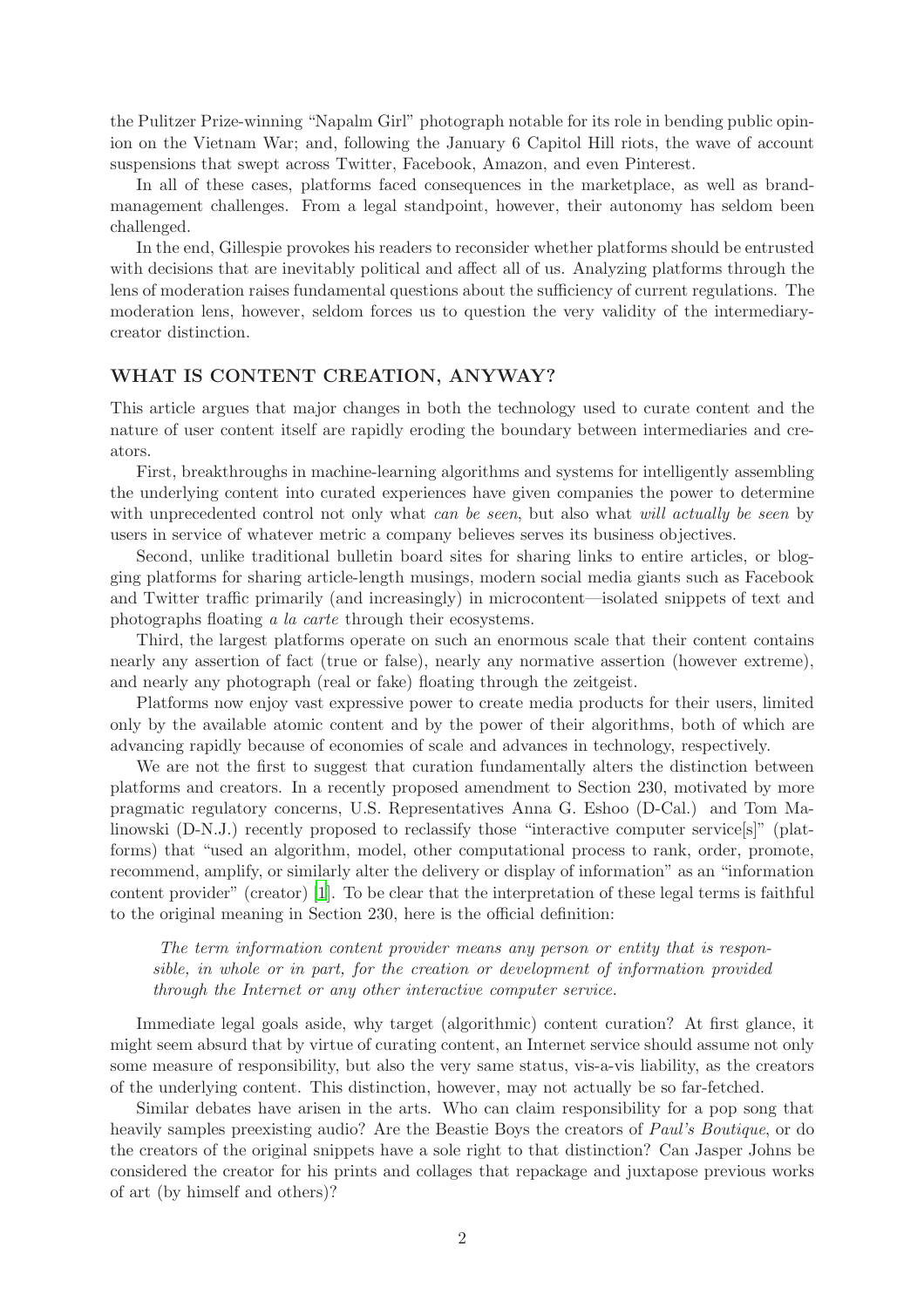With such derived works, claims to creatorship, rights to the spoils, and liability need not be mutually exclusive. This precedent suggests at least one sphere of life where people appear to be comfortable with the idea that those who produce microcontent and those who assemble it into larger-scale works can share the designation of *creator*.

Of course, the line must be drawn somewhere. The DJ does not create the music in the same way that the Beastie Boys do. Art galleries do not create art in the same way that Jasper Johns does. Beneath the neat system of legal categories lies a messy spectrum of creative activities.

### WHEN DOES CURATION BECOME CREATION?

Returning to the activities of web platforms, let's consider two extremes on the curation-creation spectrum. First, let's consider the activities of a typical aggregator website such as the Drudge Report, whose content consists entirely of outbound links to full articles that exist elsewhere on the Internet. Arguably, Drudge plays the role of the DJ, creating something more like a playlist than a song.

Now consider the typical online blogger or the typical overworked journalist of the online era offering commentary or synthesis but not original reporting. They scour the Internet for content, assembling words, phrases, whole quotes, and photographs, all of which could be found elsewhere, to produce an article or post. Most readers undoubtedly concur that this qualifies as creation. Indeed, it is creation in the same sense that Twitter and Facebook users are creators of the content they post.

Now consider the middle ground, where someone fashions content by assembling neither whole articles nor individual words but instead individual sentences, drawn from the entirety of the Internet, stripped of their original context, and assembled to present any desired picture of the discourse surrounding any topic.

Legal scholars and politicians can debate whether this middle ground warrants official categorization as creation versus curation. It's hard to deny, however, that these acts indeed constitute a spectrum and that the curator of sentences bears greater resemblance to the curator of words than does the curator of articles.

Today's platforms have been creeping steadily along this spectrum. From the earliest days, when a comparatively puny reservoir of content was presented in reverse chronological order, to the modern era's black-box systems that power Twitter's and Facebook's news feeds, there is a shifting landscape of actors that look less and less like disinterested utilities happy to transport any content that shows up in its plumbing and more and more like active creators of a media product.

To be sure, activity along this spectrum is not uniform, even within a single platform. Take Twitter, for example: While the default news feed is indeed customized according to an opaque process, the content consists mostly of recent posts by (or retweeted by) individuals whom you follow. On the other hand, Twitter's Explore screen bears a striking resemblance to the middleground curator of sentences. They both present a set of hot topics, each titled according to some unknown process, and they curate, from the (often) millions of tweets on a topic, a chosen set to represent the story.

In an era where many journalistic articles appearing in traditional venues consist of curated sets of tweets loosely connected by narrative and interpretation, the line separating intermediary from creator has grown so thin as to suggest the possibility that a double standard is already at play.

#### WHERE DO WE GO NEXT?

While the focus here is on actions that platforms take to present content, this is not the only way they influence the information a user consumes. Platforms like Twitter and Facebook regularly translate messages across languages. Image-sharing platforms, such as Instagram and Snapchat,